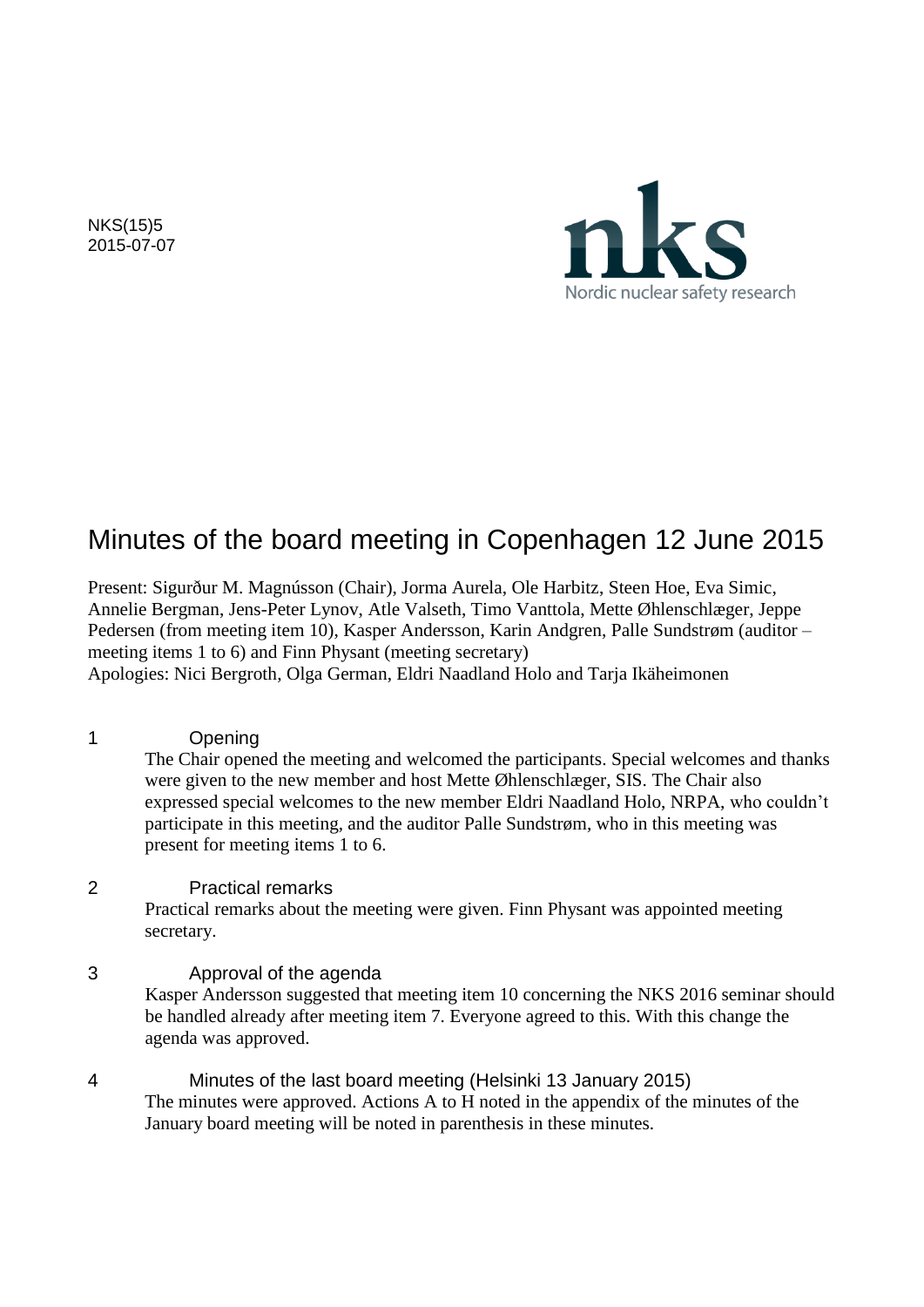#### 5 Accounts 2014

The auditor Palle Sundstrøm presented the distributed material: the Financial Statements 2014 and the Long-form audit report both dated 1 April 2015. The distributed material and Palle Sundstrøm's presentation did not contain any qualifications, special remarks etc. The question of which size the reserve should have, had been put forward to the auditor. Palle Sundstrøm has estimated unexpected currency exchange rate fluctuations to be the biggest risk to be handled by the reserve within a financial year. Based on many years' experience from NKS accounts Palle Sundstrøm has estimated the magnitude of this risk to be between DKK 500,000 / EUR 65,000 and DKK 700,000 / EUR 95,000. As the reserve itself should be somewhat larger than this amount, the auditor recommended that the size of the reserve should be approximately DKK 1,000,000 / EUR 135,000 (action D). The board took note of this and recommended the 2014 accounts to be approved by the owners.

#### 6 Financial status for the current year

Finn Physant presented the distributed material: the Financial status report dated 29 May 2015 and the Financial programme specification dated 2 June 2015. The reserve at present was estimated to approximately DKK 1,135,000 / EUR 152,000 – in accordance with the auditor's recommendation. The board took note of the positive financial situation.

## 7 News since last board meeting

a) Report from the owners' group

There has been no owners' group meeting since the last board meeting.

b) News from board members' organisations

The members informed each other about relevant news.

Eva Simic informed the board that SSM has decided to take over the PC-R role. SSM sends the owners the name and cv of the candidate within a few weeks. The decision of the owners will be announced to the board. The Chair recommended the involved parties to enter a flexible process making it possible for the outgoing PC-R to finally report on 2015 work at the board's next meeting and for the new PC-R to participate in the next Autumn's CfP process. All involved parties agreed to this.

Eva Simic also informed the board about the upcoming SSM conference on SSM's research activities on 19-20 November 2015. Eva Simic welcomed conference participation by board members and their colleagues.

c) Administrative news

Finn Physant presented the new pamphlet (action E) and an updated version of "This is NKS".

Karin Andgren presented the revised "Handbook for NKS applicants and activity leaders", which had been revised according to comments from the last board meeting and comments received from board members since the last board meeting. Karin Andgren also presented the new document "Instructions how to fill in a proposal form" and two new proposal forms: one for continued activities and one for new activities (actions A, B and C). The board discussed the revised and new documents, and it was concluded, that further proposals for changes and revisions of the documents were welcomed and should be forwarded to the coordination group.

8 R-part: status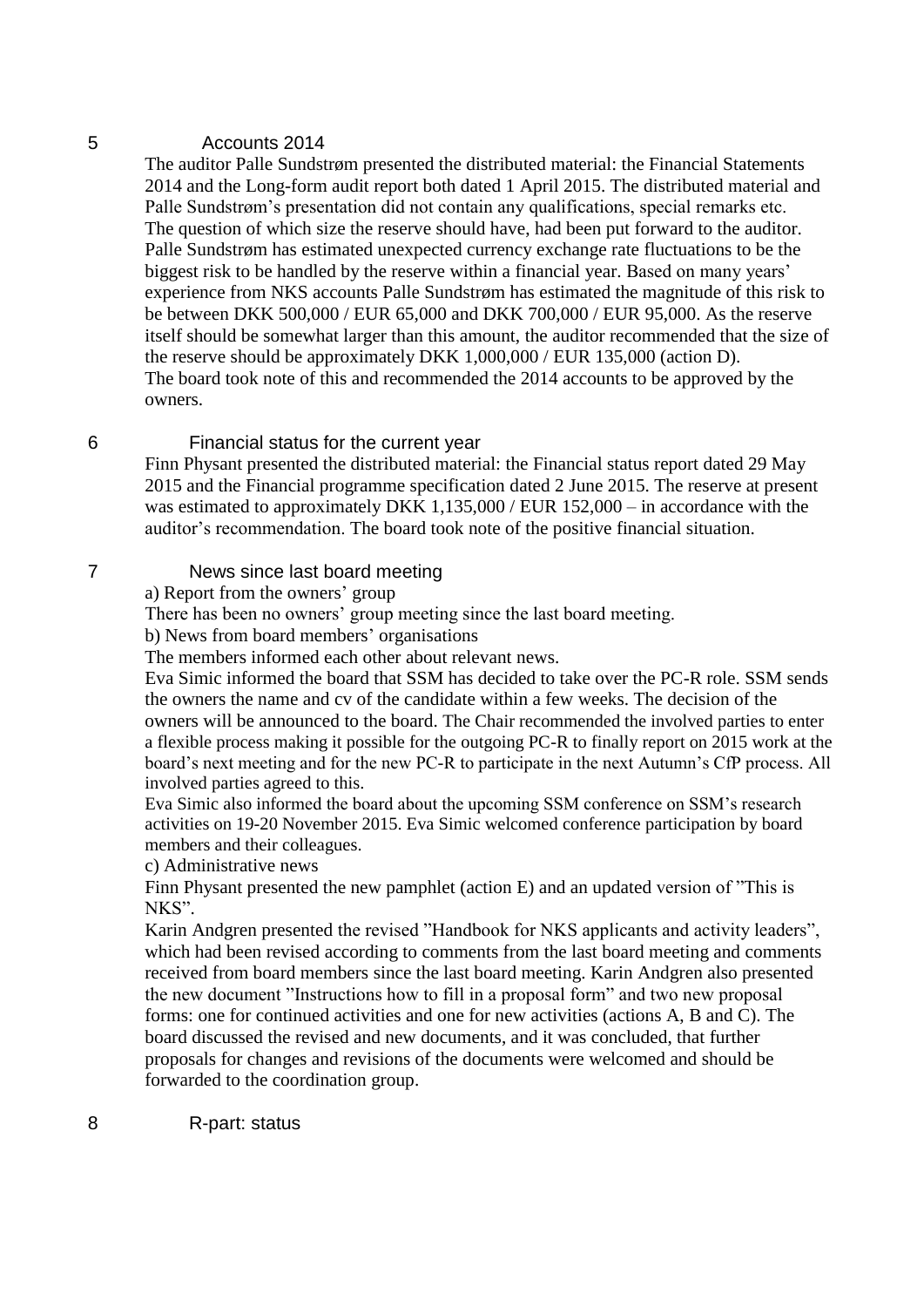Karin Andgren made a presentation of the status of the ongoing R-part activities. Overall the work in NKS-R is progressing well. Since the last board meeting in January, final reports for 8 activities have been published on the NKS website. Contracts have been agreed and signed for 9 out of 10 activities commencing in 2015. There are no delayed activities from before 2014. All activities initiated earlier than 2014 have been finally reported. Seven NKS-R seminars and workshops will be held based on the following 5 of the 2015 activities: ADdGROUND, L3PSA, LESUN, MODIG and PLANS. The board took note of the good progress of the R-programme.

#### 9 B-part: status

Kasper Andersson presented the status of the ongoing NKS-B activities. Overall the work in NKS-B is progressing well. Since the last NKS-B status report was made to the board in January 2015, 5 new final reports from completed activities have been published on the NKS website. All the activities that commenced prior to 2014 are completed. 11 of the 12 activities commencing in 2014 have been completed. The last one, NORMIN is close to completion. Contracts for all 10 NKS-B activities commencing in 2015 have been agreed and signed. NKS-B seminars and workshops 2015: IDEA, NORDCOP-COAST, NUFORNOR and FAUNA.

The board took note of the good progress of the B-programme.

10 NKS seminar on current trends in nuclear and radiological safety 2016 During this meeting item the Chair welcomed Jeppe Pedersen, DEMA, who for the rest of the meeting replaced Steen Hoe.

The outline for the NKS seminar 2016 was presented by Karin Andgren (action F). Suggested title for the seminar is: "Nordic perspectives of Fukushima: Where are we now and where do we go"? The board had no comments on the title.

It was stressed that focus should be on consequences for the Nordic countries. It is important to keep the Nordic perspective! (However, reports from Fukushima can be used as introductions to the different topics).

The importance of trustworthy authorities was stressed and this subject could be developed further under e.g. the session named "Deal with it". How to communicate to the general public is connected to the trustworthiness and this should also be addressed. It would be interesting to have an honest analysis (good examples as well as areas for improvement) of the trustworthiness and the communication of the authorities in the Nordic countries. A presentation of how the Japanese authorities coped with these issues during and after the Fukushima accident could introduce the subject.

There was a discussion on dose limits, connected to the topic of how to communicate with the public. Is it a good idea to use dose limits and collective doses as risk metrics? Perhaps it is more relevant for the general public if the authorities address the present situation instead? (Both Ted Lazo and Chris Clement (confirmed key note speakers) could address this issue).

As final remarks, presentations will be made from "rapporteurs", who has been present during the event. These rapporteurs can highlight interesting findings or discussions, as well as possible future research topics. Petra Lundström (for the R-side) and Leif Moberg (for the B-side) were suggested. The PCs will contact Petra Lundström and Leif Moberg.

The PCs are responsible for contacting possible speakers for the seminar, on behalf of NKS. Assistance from board members (or other contacts) will be asked for by the PCs if needed.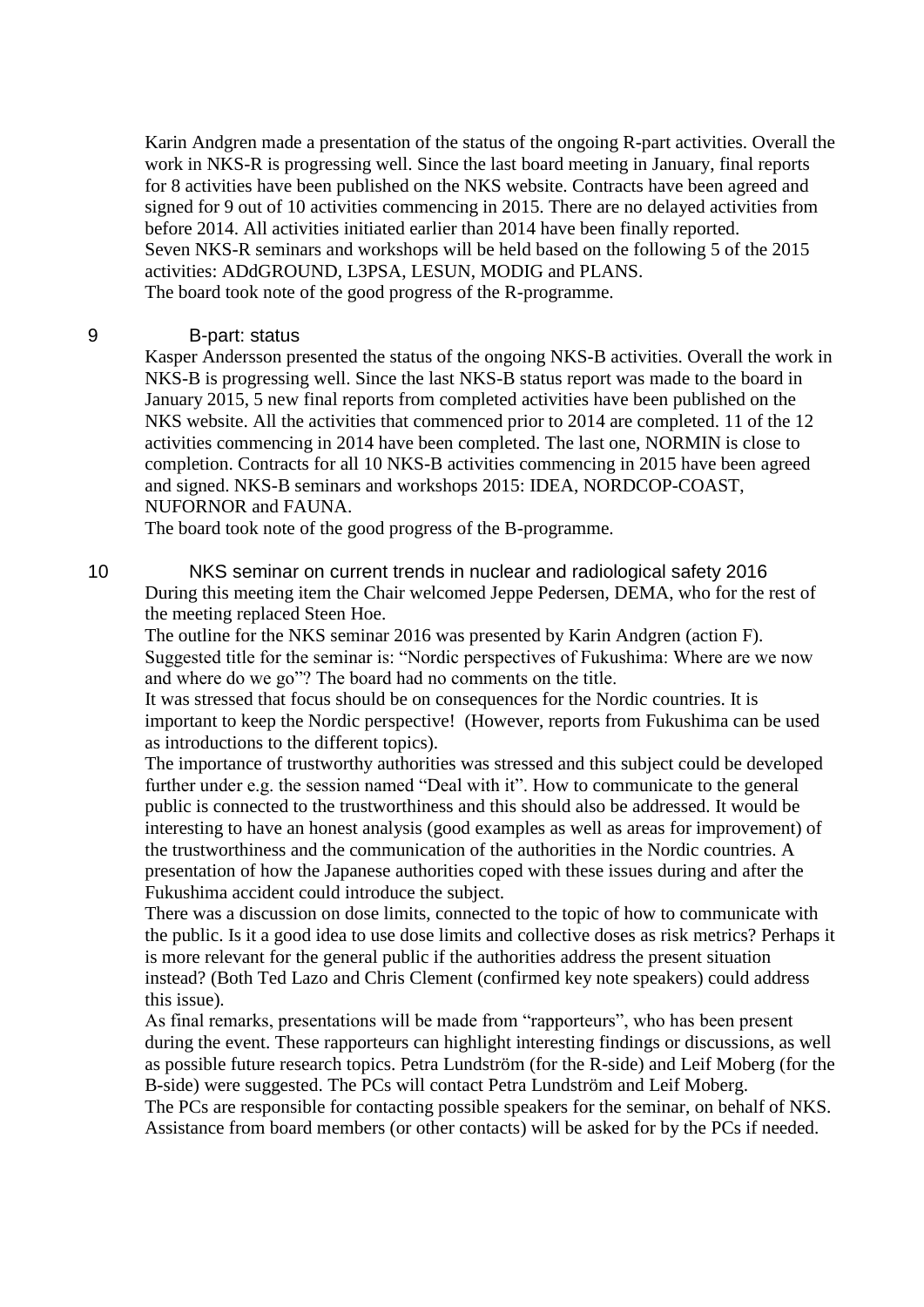A presentation of the HERCA-WENRA approach would fit in to the session: "Hope for the best and prepare for the worst". The topic could be presented by an expert from a Nordic country (to keep the Nordic perspective).

During the session "Nordic progress after Fukushima", also planned implementations should be included.

Jorma Aurela suggested that the key-note speakers should address both R-related and Brelated topics in their respective presentations.

Atle Valseth stressed the importance to keep the schedule and not try to squeeze in too many presentations.

The next program committee meeting is scheduled to the week of the NSFS meeting (24-27 August). Any input on the seminar from the board members is therefore appreciated before 10 August.

The board decided that the seminar should be free of charge.

### 11 **Information activities**

Finn Physant informed the board about the website, newsletters etc. – The present generation website was implemented in 2012 and has proved to be a good everyday working tool. Website visitor statistics were presented concluding that the level of use of the website was quite stable seen over the last couple of years. It is a goal to achieve the high level of use, which was achieved in connection with the Fukushima seminar January 2013, again in connection with the 2016 seminar.

Since the last board meeting 2 NewsFlashes have been distributed. The first one of 19 January was a summary report from the January board meeting including the board's grant decisions for 2015, and the second of 24 April included the first announcement of the January 2016 seminar, other upcoming seminars, new reports etc. Besides this a NewsLetter was distributed 4 June presenting upcoming seminars, new reports etc. There is a list of approximately 480 e-mail addresses, to which NKS electronic letters are distributed. The new pamphlet was presented under meeting item 7.

The board took note of the situation concerning the information activities.

#### 12 Research activities in 2016

Kasper Andersson informed the board about this year's call for proposals (CfP). There will be a CfP for both the B- and R-part opening on 1 September with deadline 15 October. The proposals will be passed on to the board members no later than 16 October. The deadline for submission of evaluations from board members will be 16 November and the next coordination meeting will take place end of November.

The Chair proposed the budget for 2016 for each programme's activities to be set at DKK 3,500,000. The board agreed to this.

The Chair will ask the owners and co-financiers for a possible raise of funding in 2016 compared to their funding in 2015. At this time the expectation is that the contributions of 2016 will be at least the same as in 2015.

#### 13 Other issues

Kasper Andersson informed the board about the status of the project commissioned by the Nordic Council of Ministers (NCM) on non-nuclear radioactive waste issues in the Nordic countries. The purpose of the activity is to pinpoint possible benefits from enhanced Nordic collaboration. The activity group of representatives of all the Nordic authorities had met in Copenhagen 9 June in order to present and discuss the national contributions (action G).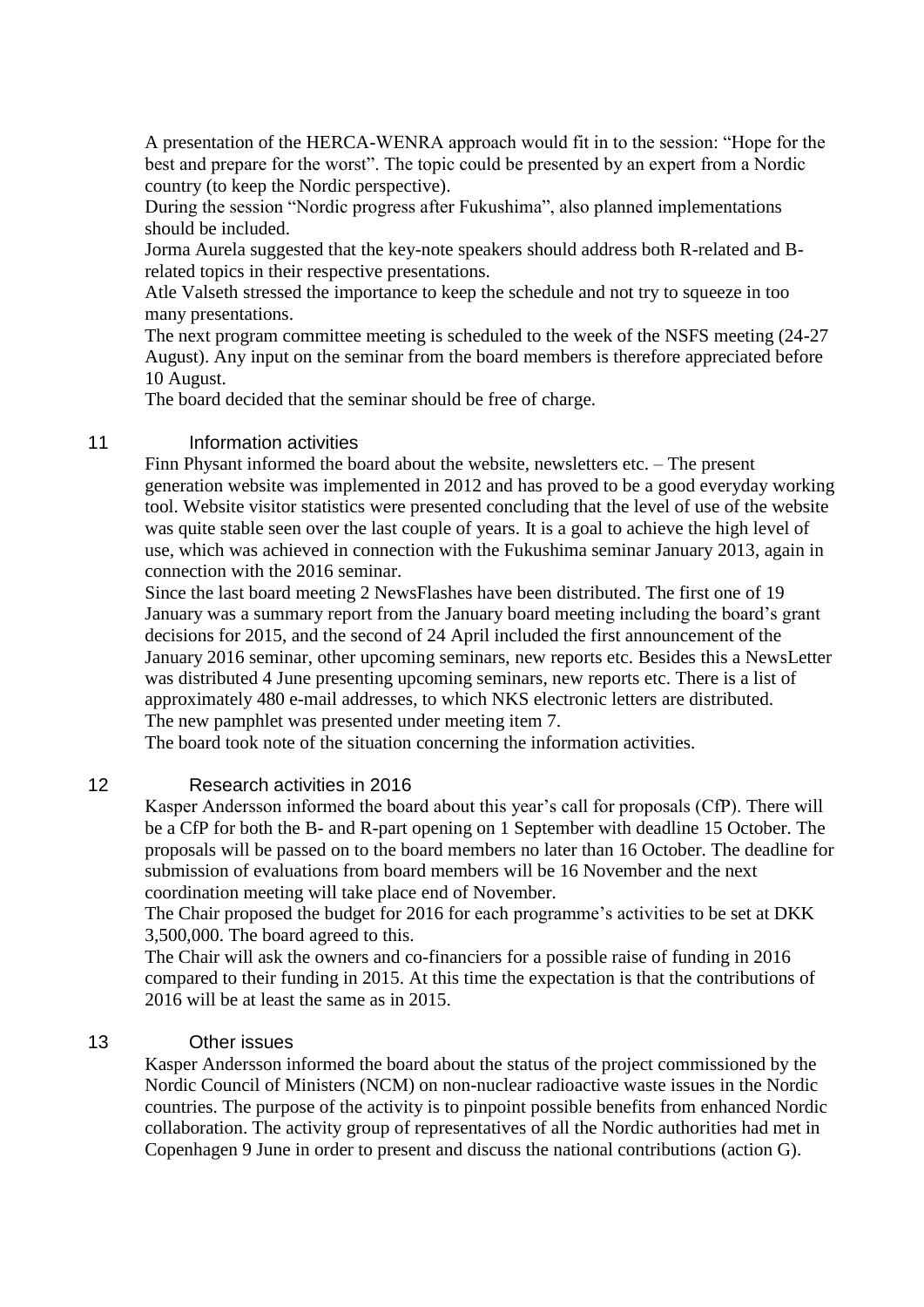Kasper Andersson summarised and concluded on the work. A final report of the activity will be delivered to NCM no later than September 2015. One NORM proposal was seen as an idea that might be developed into an NKS activity proposal for the autumn's CfP. Each authority representative had agreed to identify a national participant for the NKS activity proposal work group. The Chair and Ole Harbitz expressed their positive interests in future NKS waste activities.

Finn Physant presented the plan for NKS participation in the NSFS conference 23-27 August in Roskilde. The coordination group will participate with an exhibition stand. 7 oral and 2 poster NKS presentations have been planned. NKS will sponsor conference bags with NKS logo and name badges for conference participants. NKS' costs presented will cover sponsorship, exhibition stand and participation fees.

The board decided to grant approximately EUR 5,000 for the proposed NKS participation in the NSFS conference.

Mette Øhlenschlæger - as President of NSFS – was grateful for the NKS contribution to the conference. Mette Øhlenschlæger welcomed conference participation by board members and their colleagues.

The Chair adressed the question brought up during the last board meeting about aligning NKS research activities (B-part) and EURATOM research activities. As no news had been received, the working group will await the promissed background paper from Sisko Saaloma regarding difficulties and practicalities about alignment (action H).

Any other business: Karin Andgren asked the board if travel support for young scientists under some certain conditions could be extended to travel support outside the Nordic countries. After some discussion it was decided that the cordination group will prepare a proposal for the the next board meeting.

#### 14 Next meeting

Next meeting will be in Stockholm 13 January (dinner) and 14 January (meeting) 2015.

#### 15 End of meeting

Many thanks for a good meeting – in particular to the host SIS – were expressed by the Chair.

Sigurður M. Magnússon Chair Finn Physant

Meeting secretary

Appendix: Actions from the board meeting